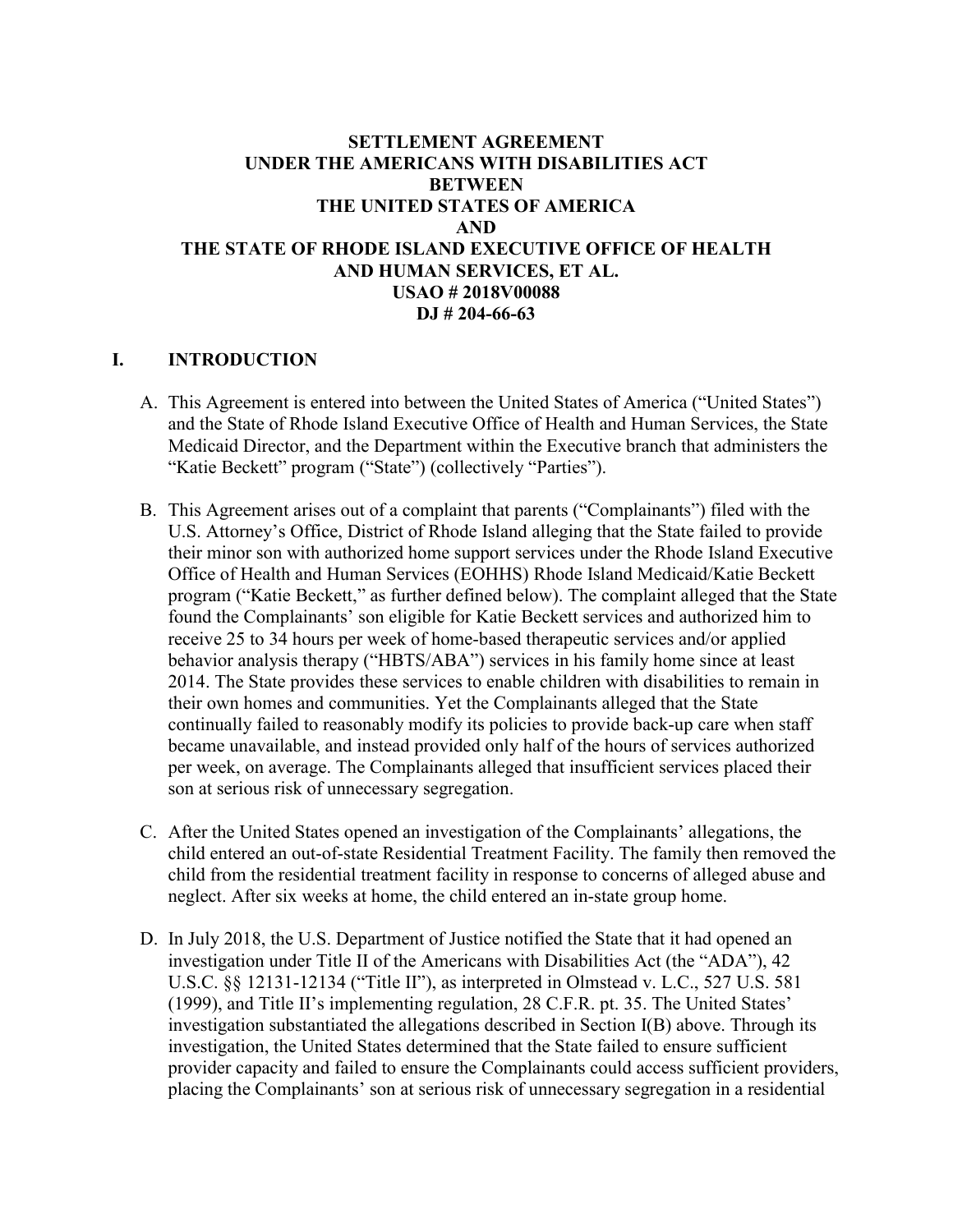setting. In addition, the United States determined that he was unnecessarily segregated in an out-of-state residential treatment facility.

- E. Title II of the ADA prohibits discrimination against qualified individuals with disabilities in the services, programs, and activities of public entities. 42 U.S.C. § 12132; 28 C.F.R. § 35.130. Title II's implementing regulation requires public entities to administer services, programs, and activities in the most integrated setting appropriate to the needs of qualified individuals with disabilities. 28 C.F.R. § 35.130(d). The most integrated setting appropriate is the setting that enables an individual with a disability to interact with nondisabled persons to the fullest extent possible. 28 C.F.R. pt. 35, app. B. A public entity must make such reasonable modifications to its policies, practices, or procedures as are necessary to avoid disability discrimination, unless the public entity can demonstrate that making the modifications would fundamentally alter the nature of the service, program, or activity. 28 C.F.R. § 35.130(b)(7)(i). The obligation to provide services in the most integrated setting applies to individuals who are "qualified," defined as people with disabilities who, with or without reasonable modifications, meet the essential eligibility requirements for a community-based program, 42 U.S.C. § 12131(2), and for whom community-based services are "appropriate." Olmstead, 527 U.S. at 602-603.
- F. Title II authorizes the United States to initiate investigations, make findings of fact and conclusions of law, and attempt informal resolution when it finds violations. 28 C.F.R. § 35.172. The United States is also authorized to take appropriate action ― including commencing a civil action in a United States District Court ― should informal resolution efforts fail. 28 C.F.R. § 35.174.
- G. The ADA applies to the State of Rhode Island and its agencies because it is a "public entity" as defined by Title II of the ADA. 42 U.S.C. § 12131(1). "Public entities" are required to comply with 28 C.F.R. § 35.130.
- H. The Parties agree that it is in their interests, and the United States believes that it is in the public interest, to resolve this matter without engaging in protracted litigation. The Parties have therefore voluntarily entered into this Agreement. This Agreement resolves the United States' investigation of the State's alleged violations of Title II of the ADA. The Parties recognize that providing adequate community-based services is the most effective way to enable individuals with disabilities to remain in a community setting. Through this Agreement, the Parties intend to promote and further the goal of community integration.
- I. In consideration of, and consistent with, the terms of this Agreement, the United States agrees to refrain from filing a civil suit in this matter, except as provided in the section entitled "Enforcement." The United States agrees and acknowledges that this Agreement is not, and is not to be construed as, an admission of liability on behalf of the State, by whom liability is expressly denied. The Parties have entered into this agreement for the sole purpose of avoiding the burden, expenses, delay, and uncertainty of litigation. The Parties understand that this Agreement resolves certain disputes between the Parties, which, if pursued, would be contested, and that this Agreement shall not be construed as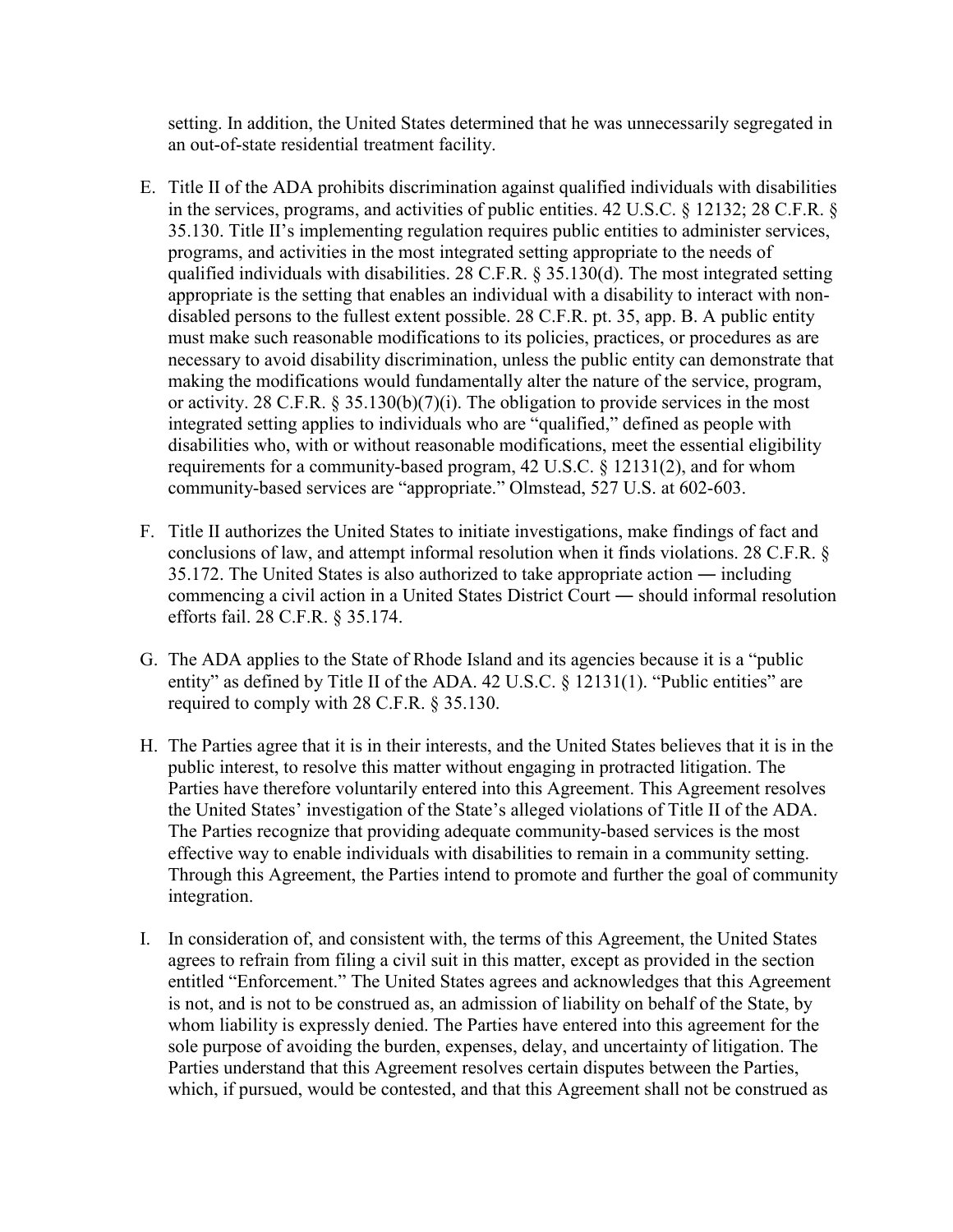a precedent, admission or agreement concerning any factual or legal questions arising from the underlying dispute.

- J. This Agreement cannot be used for any purpose, including, but not limited to, evidence, in any other proceedings, legal or otherwise, except as provided in the section entitled "Enforcement."
- K. The Effective Date is the date of the last signature to this Agreement. Unless otherwise specified, all time periods designated for an action run from the Effective Date.

## **II. DEFINITIONS**

For purposes of this Agreement, the following terms have the following meanings:

- A. "HBTS/ABA" refers to home-based therapeutic services and/or applied behavior analysis therapy as described in the Rhode Island Certification Standards for Providers of Home-Based Therapeutic Services (July 1, 2016).
- B. "Cedar Family Center" refers to a State-contracted entity that provides evolving, familycentered, intensive care management and coordination in order to assist families of children and youth with special health care needs, as described in EOHHS' Cedar Fact Sheet (Dec. 15, 2016).
- C. "Informed Choice" refers to the process by which the State ensures that a parent or guardian of a child determined eligible for services under "Katie Beckett" has an opportunity to make an informed decision about where his or her child will receive services. Informed Choice means a choice made after the State has provided Personcentered Planning and information about the various services that the child is eligible and appropriate to receive. Informed Choice also entails making reasonable efforts to identify and address any concerns or objections raised by the parent or guardian of a child determined eligible for services under "Katie Beckett."
- D. "Katie Beckett" refers to an eligibility category in the Rhode Island Medical Assistance (Medicaid) Program that provides medical assistance coverage for certain children under age nineteen (19) who have long-term disabilities or complex medical needs and who live at home. Children eligible for Katie Beckett services may receive those services at home instead of in an institution.
- E. "Member" refers to a child currently eligible for HBTS/ABA services under "Katie Beckett."
- F. "Person-centered Planning" is the formal process, consistent with the requirements of 42 C.F.R. § 441.725, that organizes services and supports around a self-directed, selfdetermined, and goal-directed future. This includes the process by which a child's family or guardian, with the assistance of appropriate State personnel or contracted entities, Provider Agency staff, and/or healthcare professionals, identifies the most integrated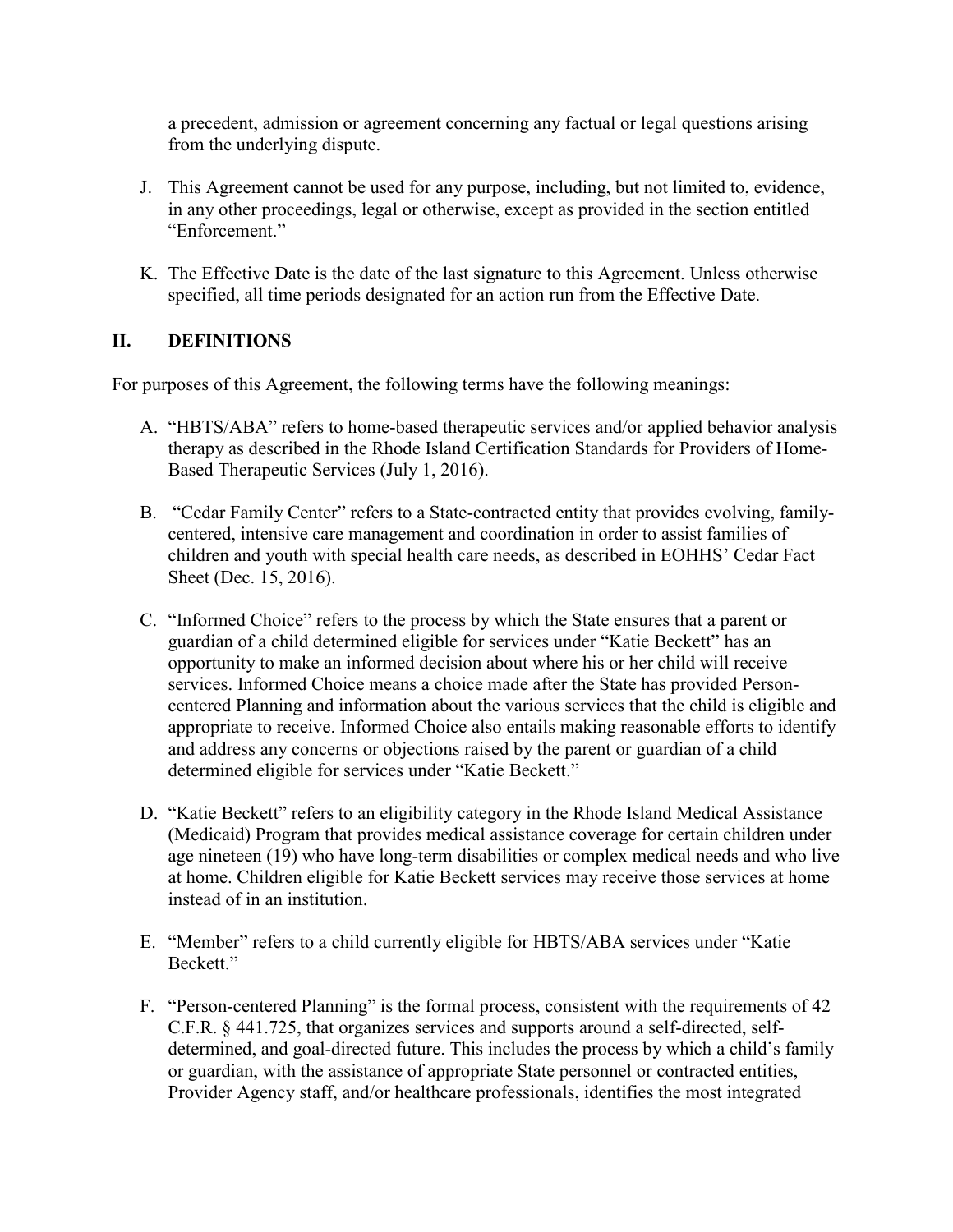setting appropriate for the child and the services necessary to enable the child to reside in the most integrated setting.

- G. "Provider" refers to an individual who provides HBTS/ABA services under "Katie Beckett."
- H. "Provider Agency" refers to an agency that employs Providers.

## **III. REMEDIAL ACTIONS**

- A. Within three (3) months of this Agreement, the State will provide the Complainants' son with a written individualized service plan to determine and document which Rhode Island Medicaid supports and services (as described in the State's Medicaid Plan and waivers), consistent with 28 C.F.R. § 35.130(b)(7)(i), would enable the Complainants' son to live at home with his family, appropriate to his needs and consistent with the Complainants' Informed Choice and Section I(E) of this Agreement.
	- 1. The individualized service plan will be developed through a Person-centered Planning process to determine and document the Complainants' son's care needs. If transition to living in the home or community is consistent with the Complainants' Informed Choice, the service plan will outline the steps necessary to transition Complainants' child; the individual(s) responsible for taking each step; and a timeline for transition. The State will convene one (1) or more meetings with the Complainants and other appropriate individuals, such as Cedar Family Center staff, State decision-makers or their designee, and treating healthcare professional(s), to develop the individualized service plan, and will offer to meet with the Complainants and other appropriate individuals every six (6) months for the duration of this Agreement.
	- 2. The individualized service plan will also reflect the health, safety, and other risk factors for the Complainants' son and his family and strategies to address them and to enable his parents and siblings to have any necessary support and respite to maintain him in the most integrated setting appropriate.
	- 3. The State will fully implement the individualized service plan to provide all identified services, in accordance with Person-centered Planning, in the Complainants' home.
- B. If transition to living in the home or community is consistent with the Complainants' Informed Choice, within forty-five (45) days of the determination, the State will provide the Complainants' son, identified by the United States in Attachment A, with all services determined to be medically necessary and sufficient to keep him safe and secure in his home consistent with 28 C.F.R. § 35.130(b)(7)(i). The State will further ensure that all services determined to be medically necessary for the Complainants' son are provided, including when necessary, utilizing the Cedar Family Centers to arrange for additional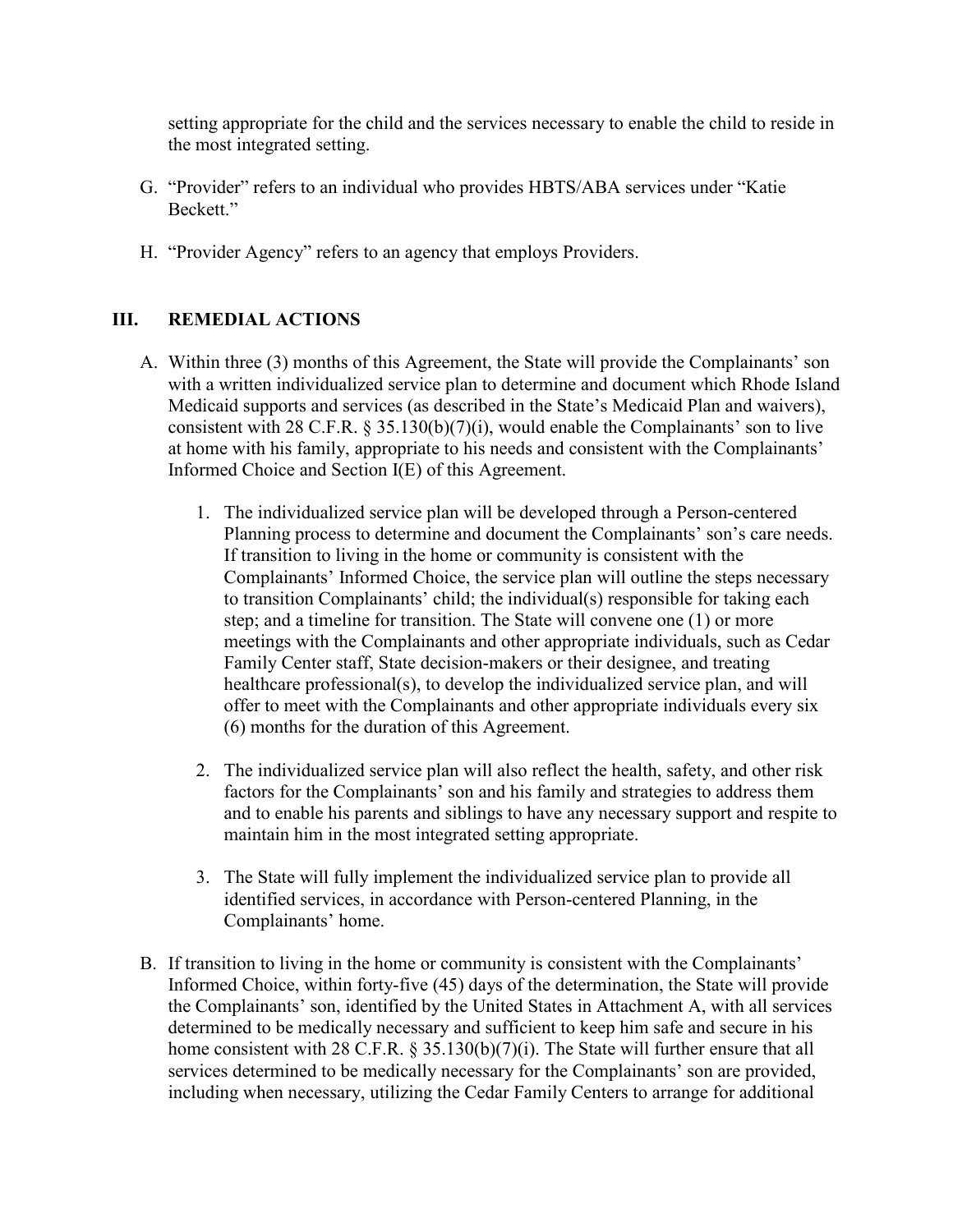services and/or supports. The State will meet with providers in the event that a provider cannot regularly provide staff at the scheduled days/times and promptly resolve the issue so that the Complainants' son receives scheduled services.

- C. The State agrees to pay a total of \$75,000 as a compromise for any and all alleged damages to the Complainants and the Complainants' son, identified by the United States in Attachment A. The State will make this payment to the Complainants' son or a trust formed for the Complainants' son's benefit within 60 days of the State's receipt of the completed release attached hereto as Attachment B and receipt of a completed IRS Form W-9 for the Complainants' son. The State will make this payment by check made payable to the Complainants' son, or the trust referenced above. Should the Complainants, individually and on behalf of their son, refuse to execute the release within 90 days of the effective date of this Agreement, the State is relieved of any obligation to pay the above amount. Within 15 days of payment to the Complainants' son or the trust referenced above, the State will send the United States proof of payment.
- D. The State agrees to reasonably modify, review, and amend its policies, practices, procedures, guidance, and other materials with respect to its Katie Beckett Program services to ensure that Members eligible for, or who may in the future receive, HBTS/ABA services under the Katie Beckett Waiver receive adequate and appropriate services and supports, including access to multiple Provider Agencies, in the most integrated setting appropriate for their needs, consistent with the requirements of Title II of the ADA and its implementing regulations. The State agrees to:
	- 1. Within 60 calendar days, the State will clarify in a written policy that Members eligible for HBTS/ABA services can use more than one (1) Provider to obtain necessary services if the initial provider is unable to fully deliver the medically necessary services identified in a member's individualized service plan.
		- a) EOHHS shall direct EOHHS staff, Cedar Family Centers, Provider Agencies, and Members that more than one (1) Provider Agency may be used to receive necessary services.
		- b) The State shall assign all Members to a Cedar Family Center to ensure access to the following Cedar Family Center services: Individualized assessment of concerns and needs with family and child; multiple provider care coordination if it is determined that more than one provider is required to provide services; person centered planning; family care plan development that includes a "crisis support care plan" when necessary; referrals to community providers; care coordination and assistance in accessing services; support during transitions through levels of care; and entry into the adult system of care. A "crisis support care plan" details individuals or agencies (e.g., child's Primary Care Physician (PCP), local mental health center) for the family to contact in the event of a specific crisis and actions to take to ensure the safety of the child and family.

c) In addition to the above identified services, Cedar Family Center enrollment will support Members by serving as a conflict free independent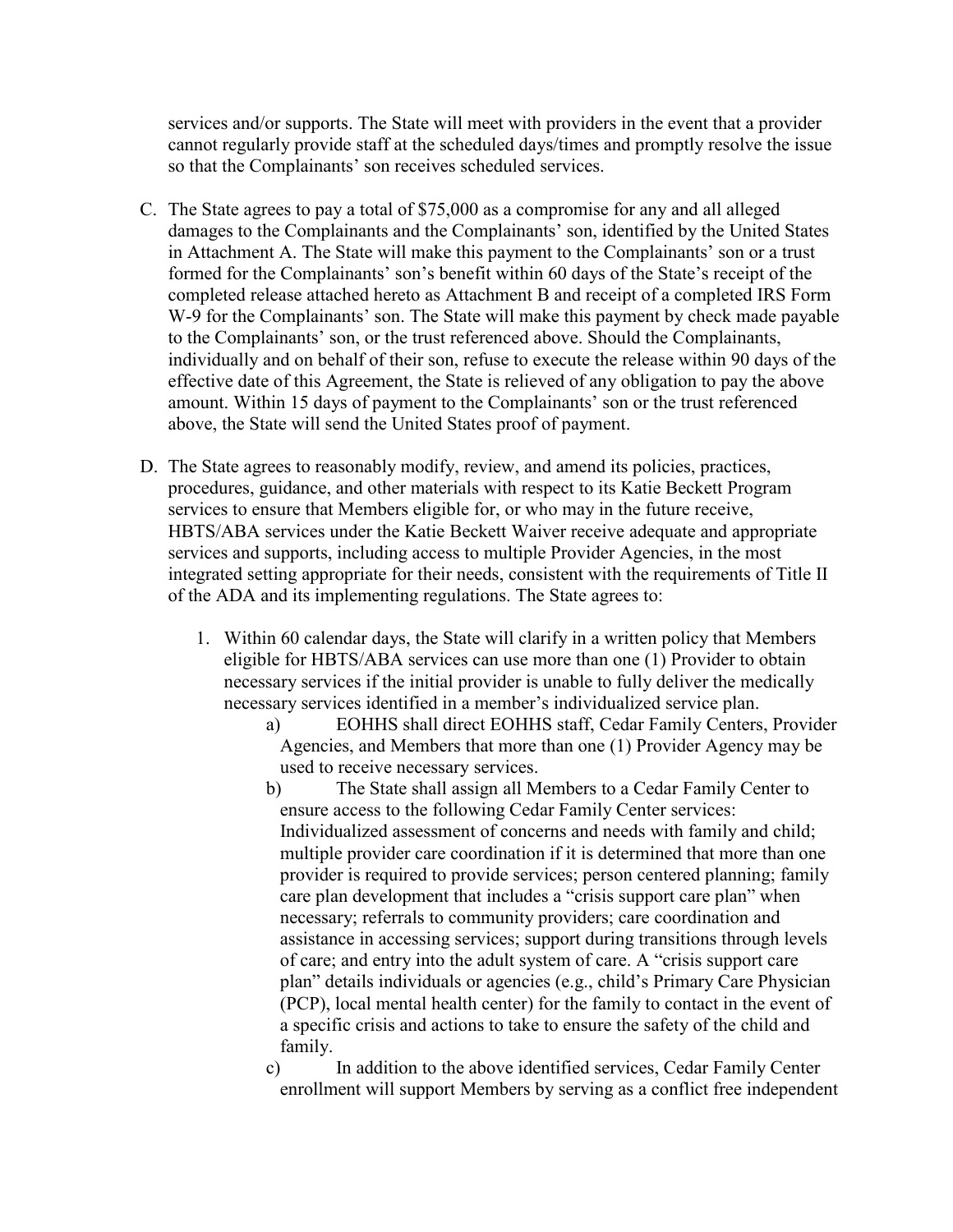agency that shall: implement the multiple provider policy; advocate and assist in ensuring that a beneficiary and family's service needs are met; serve as the coordinator/manager of services to facilitate and coordinate services when families need to access home-based community services; navigate the Medicaid children's services system; and provide oversight of service delivery to Members and their families to ensure accountability and delivery of medically necessary covered services.

- d) The State shall clarify current practice and procedures with EOHHS staff, Cedar Family Centers, Provider Agencies, and Members to ensure appropriate access to services from multiple Provider Agencies as written policy is being finalized and implemented.
- 2. Within 60 calendar days, the State will amend its policy(ies) or procedures to require every Member be assigned to a certified Cedar Family Center to work with Provider Agencies for the delivery of medically necessary community-based services and/or supports.
	- a) The Cedar Family Center conducts care coordination to ensure that Members receive all medically necessary community-based services and/or supports.
	- b) The Cedar Family Center will work with certified Provider Agencies to facilitate the delivery of all medically necessary communitybased services and/or supports.
	- c) If a Provider Agency cannot meet a Member's needs as determined by the Cedar Family Center and EOHHS, the Cedar Family Center and EOHHS shall convene a meeting with the family in order to determine additional community-based services and/or supports or to transition services to another certified Provider Agency if the family desires a change in providers.
- 3. With the assignment of Members to the Cedar Family Center, EOHHS shall meet on a monthly basis with the Cedar Family Centers to review performance, utilization of services, compliance, quality assurance, and continuous quality improvement. The State will develop an Active Contract Management (ACM) process by which program oversight will be conducted through quarterly meetings with the Cedar Family Centers and the EOHHS assigned staff to review key performance indicators (KPIs) and deliverables and other metrics that may be identified by EOHHS on a quarterly basis. Deliverables will include monitoring that Members receive staffing for all authorized services that the Member's family agrees to receive, and actions taken if the deliverable has not been achieved. The ACM process will include a monthly review of each certified Cedar Family Center.
- 4. The State will engage the Cedar Family Centers in the Active Contract Management (ACM) process by applying high-frequency use of data and purposeful management of agency-service provider interactions to improve services and deliverables. Deliverables will include data related to family care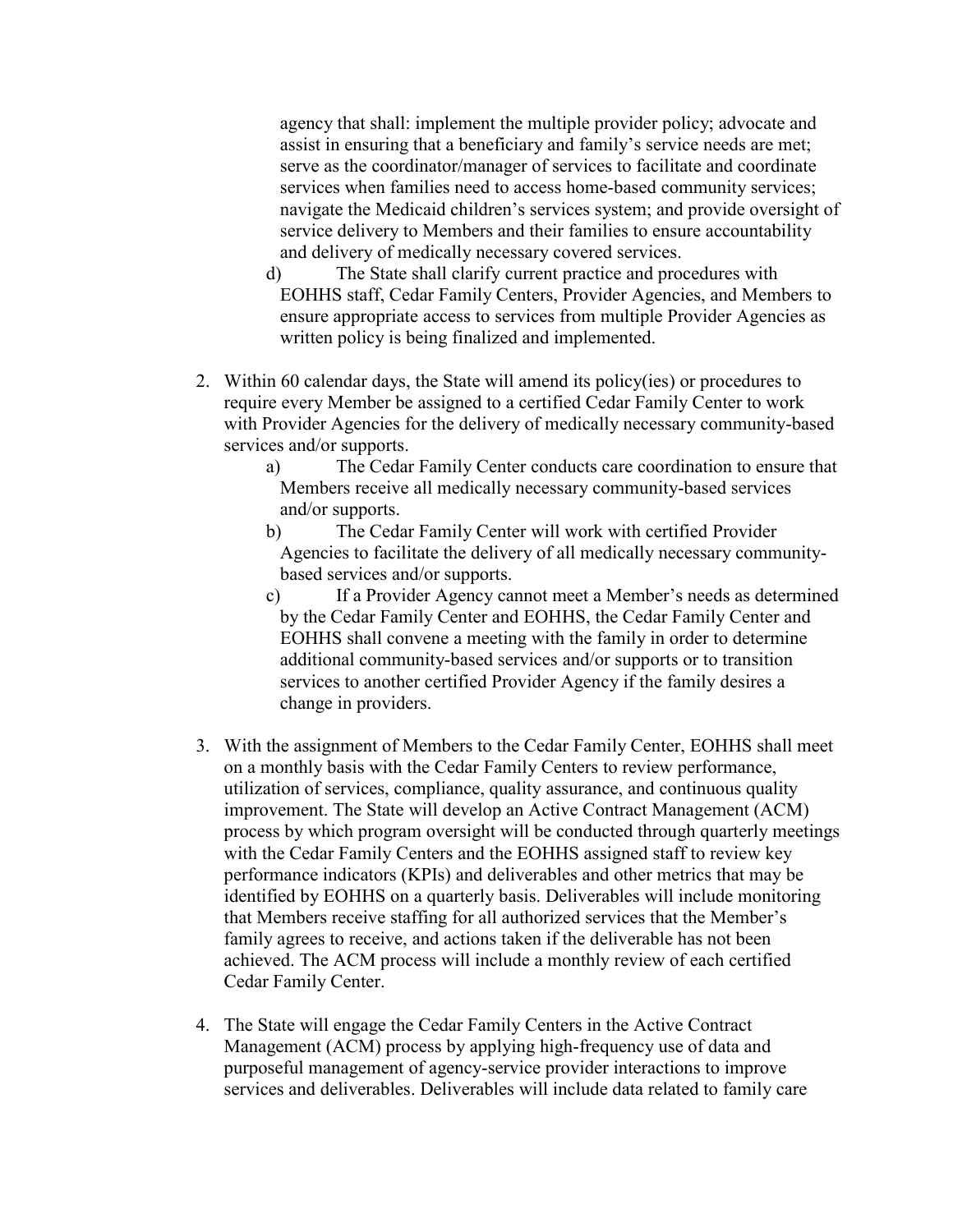plan goals being met, family care plan coordination, annual family satisfaction surveys and complaints and resolutions.

- 5. Within 60 calendar days, the State will create an Ombudsman e-mail and phone number for Members, Members' families or responsible representatives of Members to express concerns.
- E. EOHHS will directly mail copies of the policy change described in III.D; and the Ombudsman e-mail and phone number described in III.D.5 to the Provider Agencies and Cedar Family Centers to inform them that changes must be immediately implemented.
- F. Provider Agencies and Cedar Family Centers will be instructed to provide the informational materials described in IV of this Agreement and the Ombudsman e-mail and phone number described in III.D.5 to Members at the development of the Member's support plan, as required by http://www.eohhs.ri.gov/Portals/0/Uploads/Documents/CSHCN/HBTSJuly2016.pdf.

# **IV. INFORMATIONAL MATERIALS**

- A. Within 90 days of the completion of the policy promulgation in III.D, the State will develop written informational materials to be provided to relevant Provider Agencies, Cedar Family Centers, parent(s)/guardian(s) of Members, children receiving Medicaid services in institutions who may be eligible for home-based services, and EOHHS officials, employees, or staff participating in authorizing or overseeing approval of homebased or residential services for Members who are eligible for Katie Beckett services. The training and informational materials will address:
	- 1. The terms and obligations contained in this Agreement, including the specific steps EOHHS has taken and will take to comply with this Agreement described at III.D; and
	- 2. Information to assist Provider Agencies, Cedar Family Centers, and EOHHS officials, employees, staff, and agents with complying with the terms and obligations of this Agreement.
- B. The State will send to the United States for review its proposed informational materials. The State will incorporate any reasonable comments from the United States and submit the revised informational materials to the United States for review within ten (10) business days of receipt of the United States' comments.
- C. For each piece of written informational material developed and distributed under this Agreement, the State will record the date and method of its distribution and the names and titles of the recipients of the material.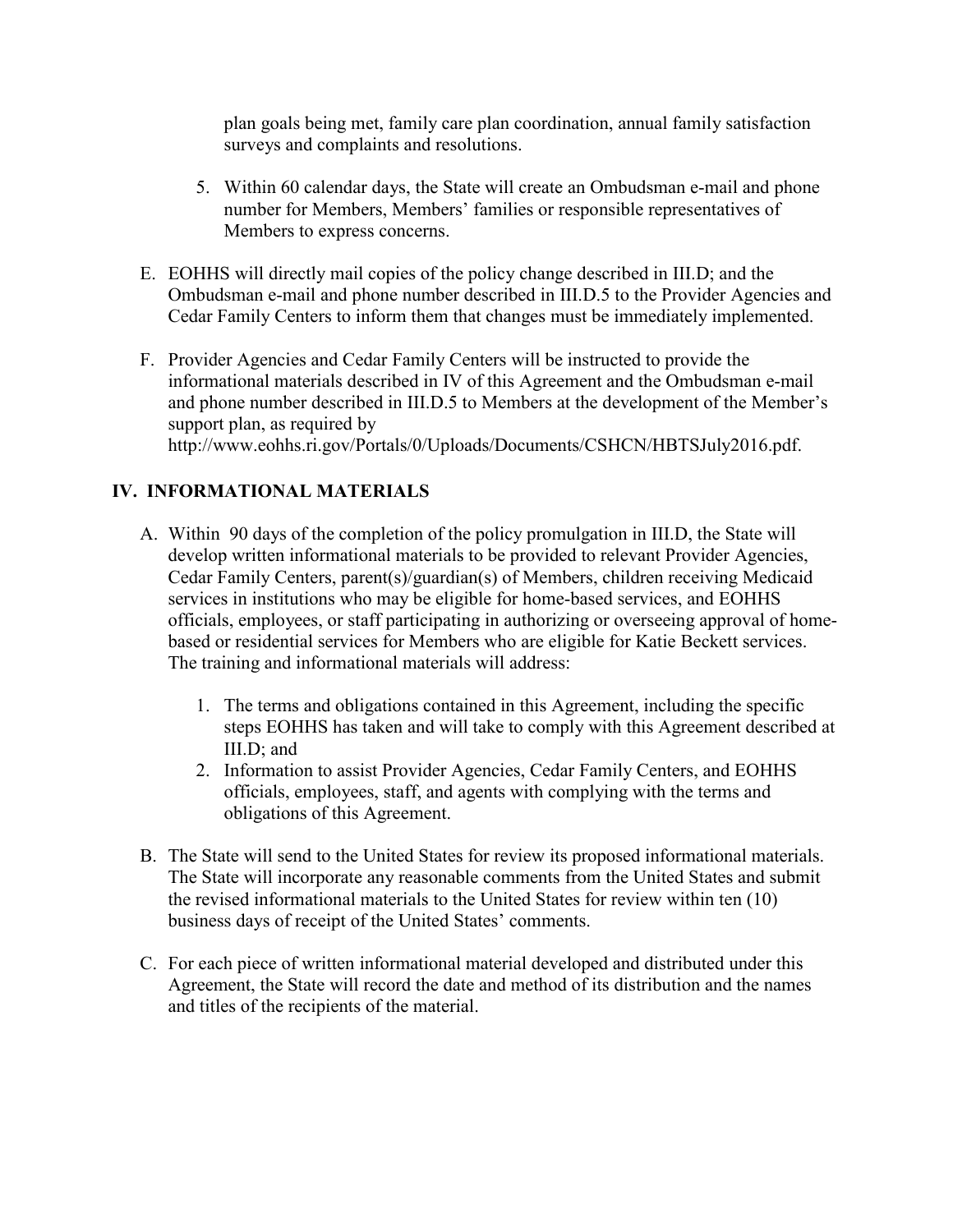## **V. REPORTING**

- A. Within three (3) months of the effective date of this Agreement, and, thereafter, every six (6) months for the duration of this Agreement, the State will provide the United States with a written status report regarding the Complainants' son's supports and services in the most integrated setting appropriate, including any changes or proposed changes in his individualized service plan. Access will include the complainants' son's medical and other records, unless prohibited by federal law and state law not superseded by federal law.
- B. Within three (3) months of the effective date of this Agreement, and, thereafter, every six (6) months for the duration of this Agreement, the State will provide the United States with a written status report delineating all steps taken during the reporting period to comply with each provision of Section III and IV of this Agreement, including the date(s) on which each step was taken, and, where applicable, information sufficient to demonstrate compliance with each provision.
- C. For the duration of this Agreement, the State will require its certified Providers to provide sufficient records that document when a Provider Agency fails to perform a scheduled service for a Member due to staff unavailability, noting whether the Member receives services from multiple Provider Agencies. The State will maintain records received that include the actions the Provider Agency and/or State took to remedy the issue that are in the State's control or the State has the right by law or contract to obtain.
- D. The State shall provide the United States records within the State's custody or control that demonstrate:
	- 1. That the State amended its policies as set forth in Section III(D);
	- 2. That the State developed the ACM and demonstrates that monthly meetings are occurring as set forth in III(D);
	- 3. That the State established an Ombudsman e-mail and phone number for Members, Members' families or responsible representatives of Members to express concerns as required by  $III(D)(5)$ ; and
	- 4. The records that were relied upon to compile the data set forth in Section V(B) and  $(C)$ .
- E. The State will provide a declaration under oath attesting that it has:
	- 1. Directly mailed copies of the policy change to the Provider Agencies and Cedar Family Center in accordance with III(E); and
	- 2. Advised Provider Agencies and Cedar Family Centers to provide the information as identified in III(E) and (F).
- F. The State will appoint an Agreement Coordinator who will oversee compliance with this Agreement. The Agreement Coordinator may be a current State employee or contractor.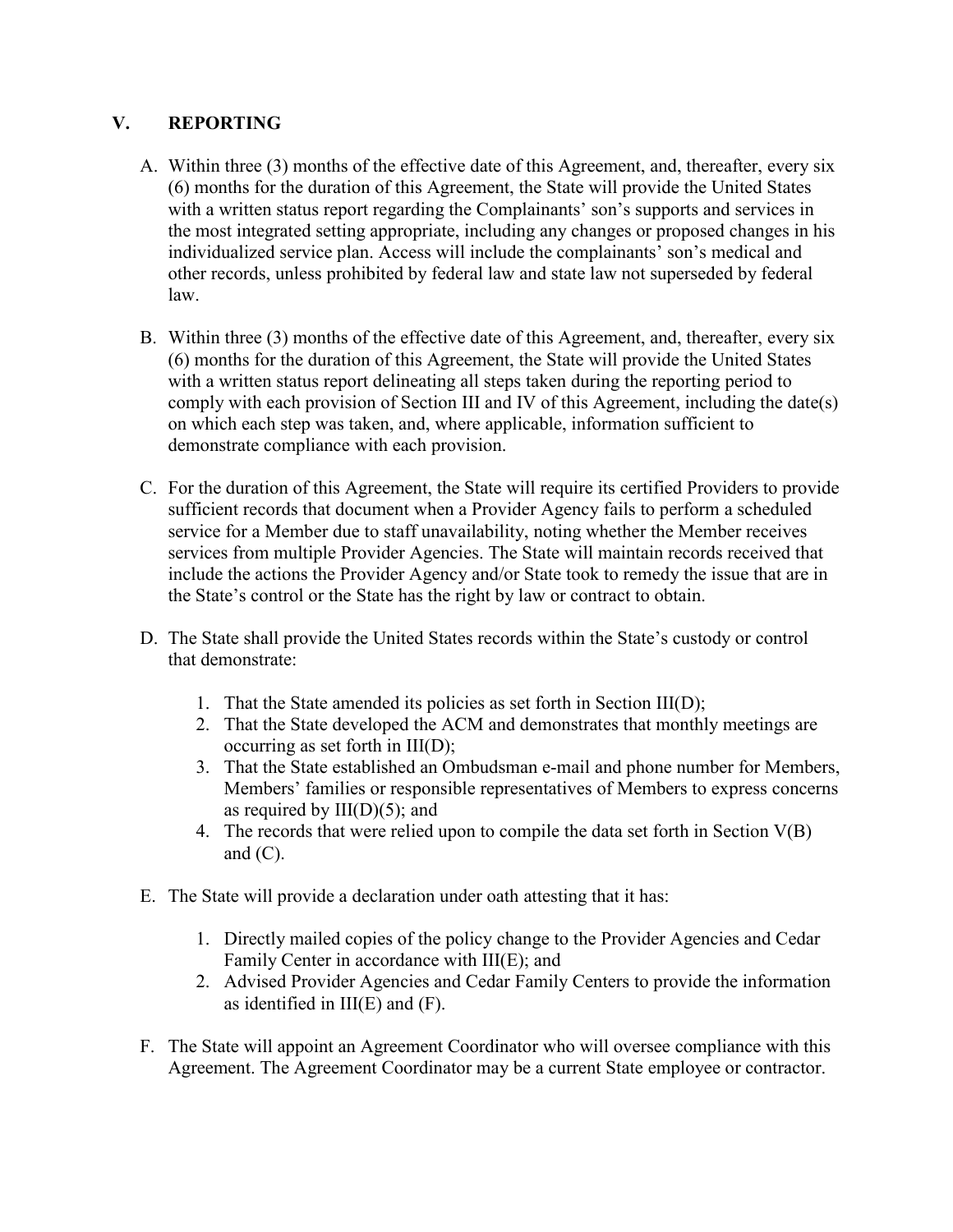G. If the United States concludes that the information and records provided by the State under Section V(D) are insufficient to assess compliance, the United States may pursue enforcement per Section VI.

## **VI. ENFORCEMENT**

- A. The Parties agree to work collaboratively to achieve the purposes of this Agreement. In the event of any dispute over the Agreement's language, requirements, or construction, the Parties will meet and confer (telephonically, electronically, or in-person) in an effort to achieve a mutually agreeable resolution.
- B. The United States and the State will negotiate in good faith to resolve informally any dispute, including disputes concerning interpretation of or compliance with this Agreement. If the United States believes that the State has violated this Agreement, it will notify the State in writing and include reasonably specific information regarding the violation. If the United States and the State are unable to agree on a resolution within ninety (90) days of the United States' notice of violation, then the United States may commence a civil action in the U.S. District Court for the District of Rhode Island to enforce the terms of this Agreement or the ADA. The State maintains all its rights and privileges to contest that it is in violation of this Agreement.
- C. The ninety (90) day negotiation period does not apply to conditions or practices that pose an immediate and serious threat to the life, health or safety of individuals identified pursuant to this Agreement, for which the United States may seek appropriate relief including commencing a civil action in federal court if the United States and the State are unable to agree on a resolution within ten (10) days of the United States' notice of violation.
- D. It is a violation of this Agreement for the State to fail to comply in a timely manner with any of the requirements in this Agreement. The Parties may agree in writing to extend any applicable deadlines specified in this Agreement. The United States will not unreasonably deny requested extensions, if made in advance of any deadline, and following the State's due diligence to meet such a requirement.
- E. Failure by the United States to seek enforcement of any provision or deadline of this Agreement will not be construed as a waiver of the United States' right to enforce any deadlines or provisions of this Agreement.
- F. This Agreement will terminate in 18 months, if the Parties agree that the State has substantially complied with all of its provisions.
- G. For the purposes of this Agreement, substantial compliance will mean something less than strict or literal compliance. Non-compliance with mere technicalities, or isolated or temporary failure to comply during a period of otherwise sustained compliance, will not constitute failure to maintain substantial compliance.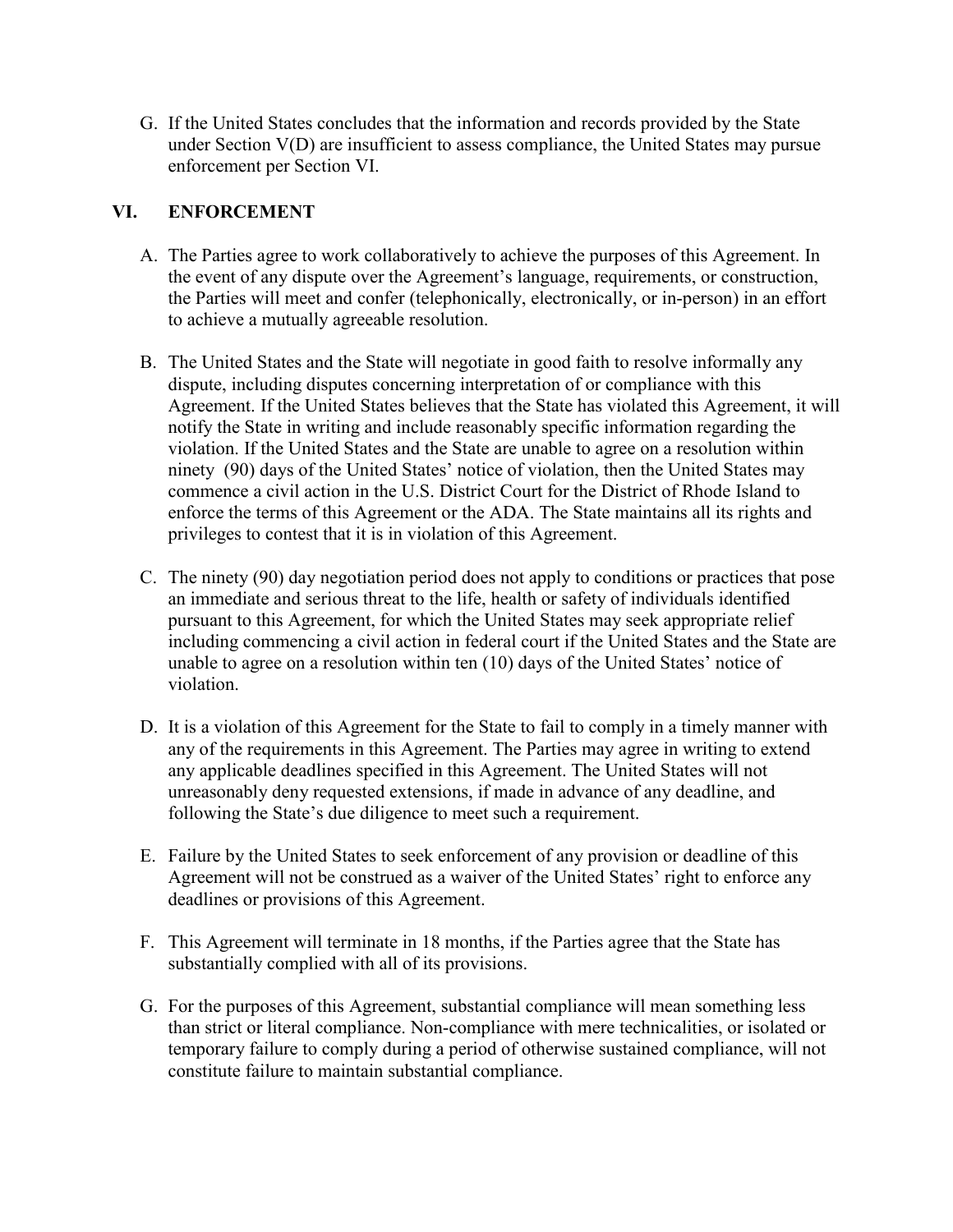- H. Notwithstanding Section VI.F, this Agreement will terminate earlier than 18 months if the United States determines that the State has demonstrated durable compliance with Title II of the ADA with respect to its HBTS/ABA services for Katie Beckett Members.
- I. Notwithstanding Sections VI.F and VI.H, if the United States determines that the State has demonstrated durable compliance with a part of the Agreement and that part is sufficiently severable from the other requirements of the Agreement, the Parties agree to terminate that part of the Agreement. In determining whether the State has demonstrated durable compliance with a part of the Agreement, the United States may assess collectively all the requirements of the Agreement to determine whether the intended outcome of the part has been achieved. Regardless of this Agreement's specific requirements, substantive sections of this Agreement may terminate upon a showing by the State that it has come into compliance with the requirements of the ADA that gave rise to this Agreement and maintained that compliance for one year. In any dispute regarding compliance with any provision of this Agreement, the State will bear the burden of demonstrating that it is in compliance with this Agreement.
- J. Nothing in this Agreement is intended to override the right of an individual Member to refuse offered services.
- K. This Agreement constitutes the entire integrated agreement of the Parties.
- L. Any modification of this Agreement will be executed in writing by the Parties.
- M. The United States and the State will each bear the cost of their own attorneys' fees and expenses incurred in connection with reaching this Agreement. This provision does not apply to any litigation related to this Agreement.

## **VII. GENERAL PROVISIONS**

- A. This Agreement is binding on all successors and employees of the State to implement the terms of this Agreement. The State acknowledges that "[a] public entity, in providing any aid, benefit, or service, may not, directly or through contractual, licensing, or other arrangements, discriminate on the basis of disability." 28 CFR  $\S$  35.130(b)(1).
- B. The Parties will promptly notify each other of any court or administrative challenge to this Agreement, or any portion thereof. The State will work in good faith to uphold and defend this Agreement, including any relevant rules or regulations that codify or memorialize policies that comply with this Agreement, against any challenge by any third party.
- C. The State will not retaliate against any individual for opposing any act or practice that violates this Agreement, for making (or potentially making) a complaint relating to this Agreement, or for testifying, assisting, or participating in any manner in an investigation, proceeding, or hearing related to this Agreement. The State will timely and thoroughly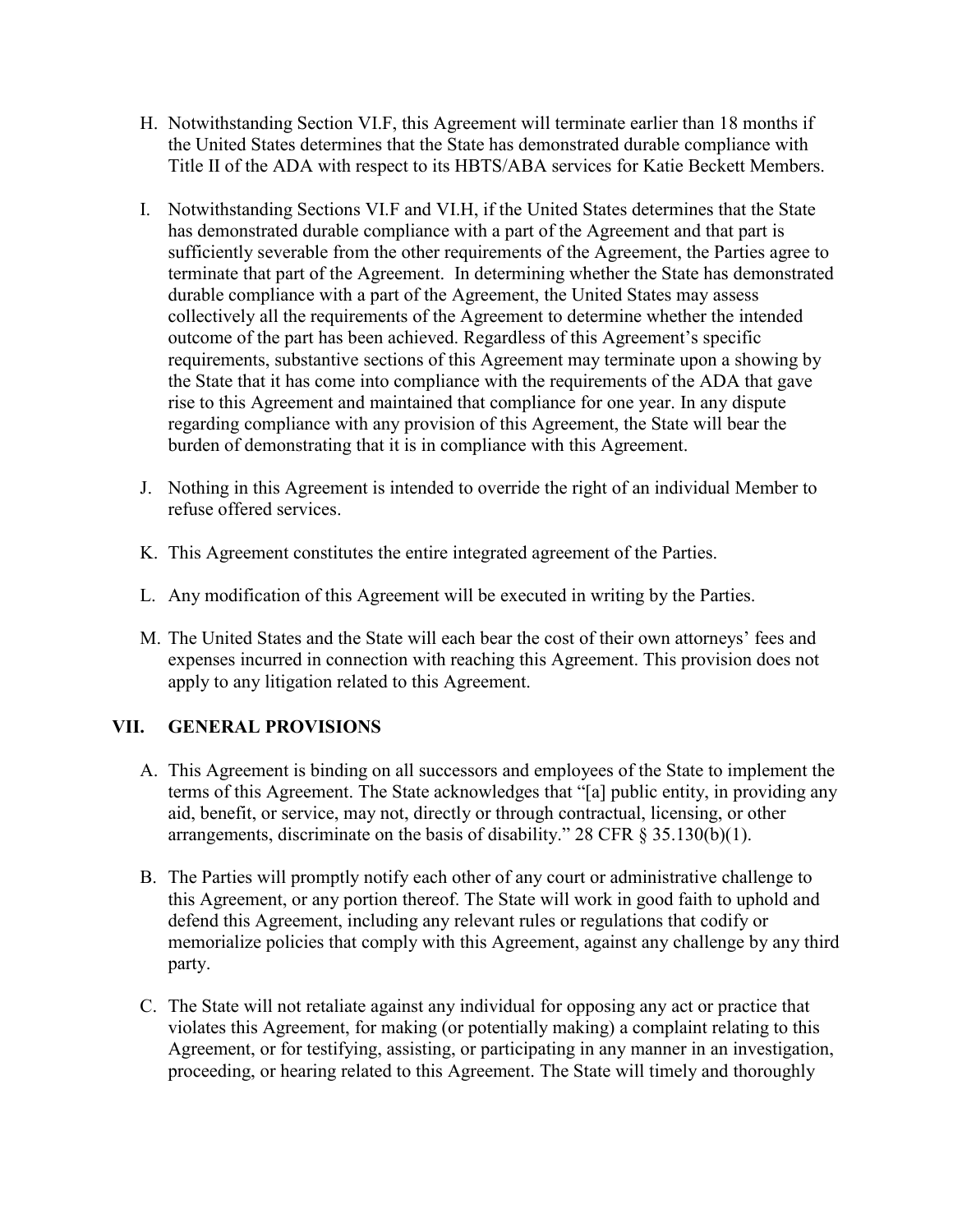investigate any allegations of such retaliation and take any necessary corrective actions identified through such investigations.

- D. The State will take all necessary measures to ensure that no private or public entity or individual coerces, intimidates, threatens, interferes with, or retaliates against any person relating to his or her exercise of any protection of this Agreement, or to his or her aid to, or encouragement of, others to exercise any protection of this Agreement.
- E. If any term of this Agreement is determined by any court to be unenforceable, the other terms of this Agreement will nonetheless remain in full force and effect.
- F. The Parties represent and acknowledge that this Agreement is the result of extensive, thorough, and good faith negotiations. The Parties further represent and acknowledge that the terms of this Agreement have been voluntarily accepted, after consultation with counsel, for the purpose of making a full and final compromise and settlement of the United States' allegations under Title II and its implementing regulations. Each Party to this Agreement represents and warrants that the person who has signed this Agreement on behalf of a Party is duly authorized to enter into this Agreement and to bind that Party to the terms and conditions of this Agreement.
- G. This Agreement may be executed in counterparts, each of which will be deemed an original, and the counterparts will together constitute one and the same Agreement, notwithstanding that each Party is not a signatory to the original or the same counterpart.
- H. The performance of this Agreement will begin immediately upon the Effective Date.
- I. The State will maintain sufficient records and data to document the State's implementation of the Agreement's requirements and will make information and documents available to the United States as described in Section (V)(D). Such action is not intended, and will not be construed, as a waiver, in litigation with these parties or third parties, of any applicable statutory or common law privilege associated with such information. Other than to carry out the express functions as set forth herein, the United States will hold such information in strict confidence as permitted by federal law.
- J. This Agreement will be interpreted in accord with federal law and the laws of the State of Rhode Island. Where there is a question about choice of law, federal law will govern. The venue for all legal actions concerning this Agreement will be in the United States District Court for the District of Rhode Island.
- K. "Notice" under this Agreement will be provided by overnight courier, or by any other agreed upon method, to the following or their successors: